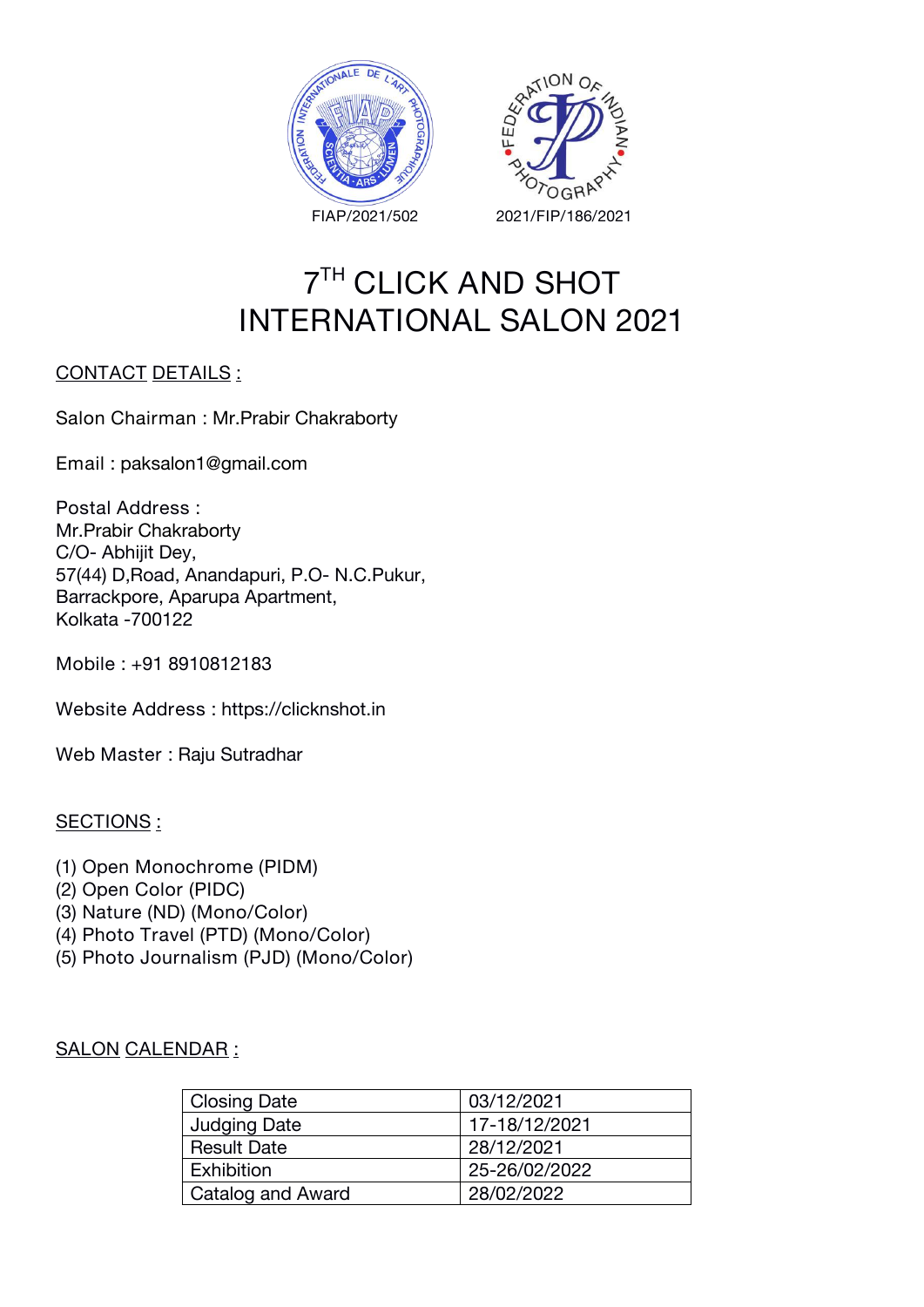## **PANEL OF SELECTORS :**

| Sankari Roy              | Sujit Sarkar             | Abhijit Dey              |  |
|--------------------------|--------------------------|--------------------------|--|
| (EFIAP, F.FIP)           | (EFIAP, F.FIP)           | (EFIAP, F.FIP)           |  |
| PIDM, PIDC, ND, PTD, PJD | PIDM, PIDC, ND, PTD, PJD | PIDM, PIDC, ND, PTD, PJD |  |
| Email id:                | Email id:                | Email id:                |  |
| sanku0608@gmail.com      | sujiterghar@gmail.com    | deyabhij2@gmail.com      |  |

## **AWARDS :**

| Open<br>Monochrome<br>(PIDM) | Open Color<br>(PIDC) | <b>Nature</b><br>(ND)                   | <b>Photo Travel</b><br>(PTD) | Photo<br>Journalism<br>(PJD) |
|------------------------------|----------------------|-----------------------------------------|------------------------------|------------------------------|
| <b>FIAP Gold</b>             | <b>FIAP Gold</b>     | <b>FIAP Gold</b>                        | <b>FIAP Gold</b>             | <b>FIAP Gold</b>             |
| (One)                        | (One)                | (One)                                   | (One)                        | (One)                        |
| <b>FIP Gold</b>              | <b>FIP Gold</b>      | <b>FIP Gold</b>                         | <b>FIP Gold</b>              | <b>FIP Gold</b>              |
| (One)                        | (One)                | (One)                                   | (One)                        | (One)                        |
| <b>Club Gold</b>             | Club Gold            | Club Gold                               | Club Gold                    | <b>Club Gold</b>             |
| (One)                        | (One)                | (One)                                   | (One)                        | (One)                        |
| <b>Club Silver</b>           | <b>Club Silver</b>   | <b>Club Silver</b>                      | <b>Club Silver</b>           | <b>Club Silver</b>           |
| (One)                        | (One)                | (One)                                   | (One)                        | (One)                        |
| <b>Club Bronze</b>           | Club Bronze          | Club Bronze                             | Club Bronze                  | <b>Club Bronze</b>           |
| (One)                        | (One)                | (One)                                   | (One)                        | (One)                        |
| <b>FIAP Ribbon</b>           | <b>FIAP Ribbon</b>   | <b>FIAP Ribbon</b>                      | <b>FIAP Ribbon</b>           | <b>FIAP Ribbon</b>           |
| (Two)                        | (Two)                | (Two)                                   | (Two)                        | (Two)                        |
| FIP Ribbon                   | FIP Ribbon           | FIP Ribbon                              | FIP Ribbon                   | FIP Ribbon                   |
| (Five)                       | (Five)               | (Five)                                  | (Five)                       | (Five)                       |
| Certificate of               | Certificate of       | Certificate of                          | Certificate of               | Certificate of               |
| <b>Merit Medal</b>           | <b>Merit Medal</b>   | <b>Merit Medal</b>                      | <b>Merit Medal</b>           | <b>Merit Medal</b>           |
| (three)                      | (three)              | (three)                                 | (three)                      | (three)                      |
|                              |                      | Best Overall Author- FIAP Blue Pin(One) |                              |                              |
|                              |                      | Best Indian Author(One)                 |                              |                              |
|                              |                      | Best Club Trophy(15+ entrant)           |                              |                              |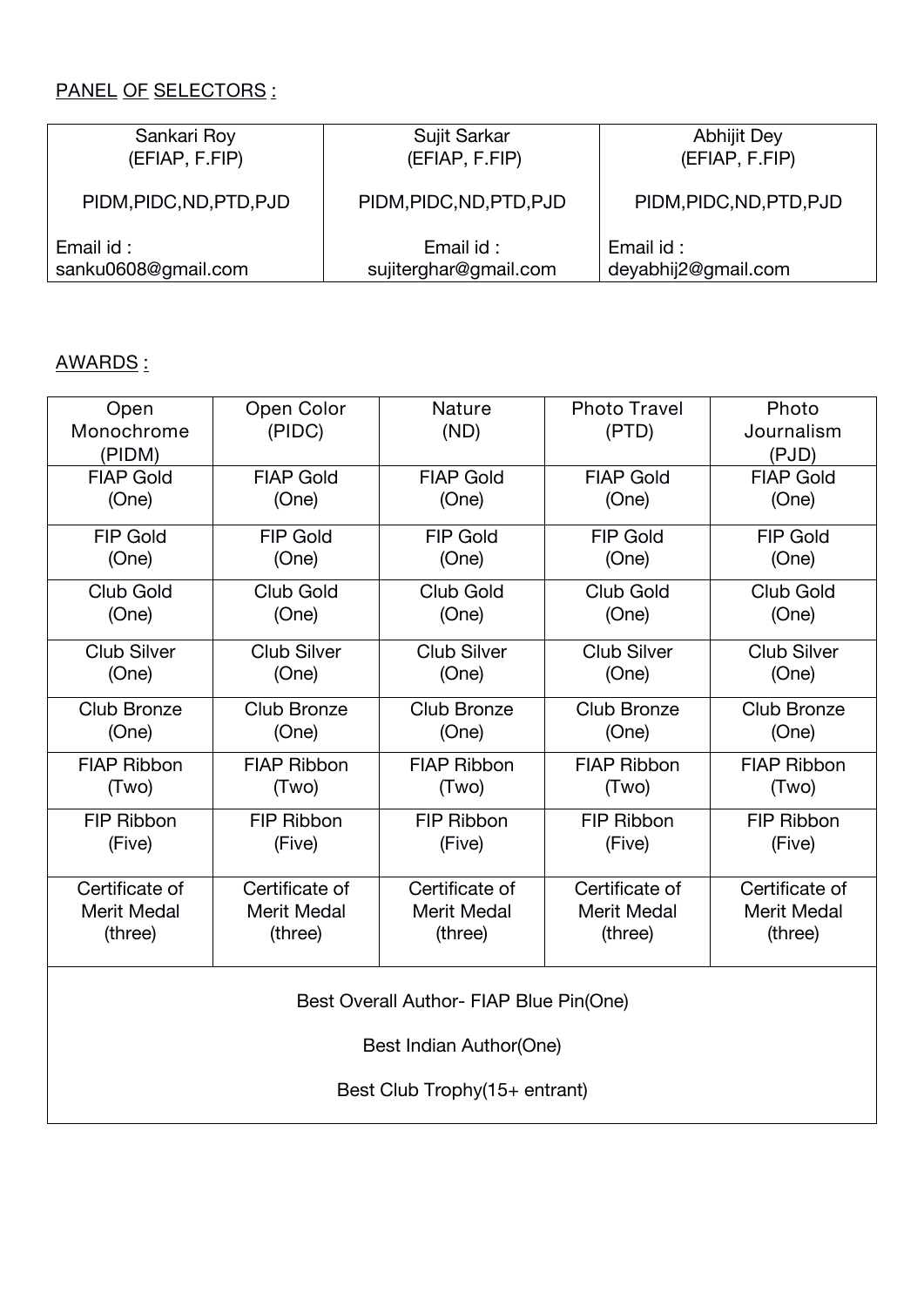## **ENTRY FEES :**

Foreign Entrants: \$20 USD for all section. Indian Entrants: Rs.1000/- for all section.

**Bank Details for Indian Participants :** Saving's Account Number : 3716101006369 Account Holder's Name: RANJIT MITRA Bank Name: CANARABANK Branch: BARRACKPORE IFSC Code: CNRB0003716

**For Foreign Participants :** PAYPAL: intexhibitionfee@gmail.com

#### **CATALOG :**

PDF downloadable from web site by exhibitors.

#### **IMAGE SPECIFICATIONS :**

1.Required dimension of images in horizontal side must be with in 1920 pixels.

Required dimension of images in vertical side must be with in 1080 pixels.

2.The image file must be in JPEG format.

3.Please submit images with 300 dpi resolution & colour space sRGB File size of the Image should not

exceed 2MB.

4.While filling up the entry form, Please give full titles as you want them to be printed in the catalogue.

5. Titles should not be unduly long max 35 characters.<br>6.Oversized images will be rejected by the software and the entrant required to resubmit their entry with

properly sized images.

#### **JUDGING METHOD :**

1. Judging will be on-site.

2. The equipment or computer used by the individual judge should have minimum 1920x1080 px resolution and 19 inch screen size.

3. We are assuring that all judges will be using equipment capable of displaying images at 100%.

4. Target range : The target range for acceptances are within 25%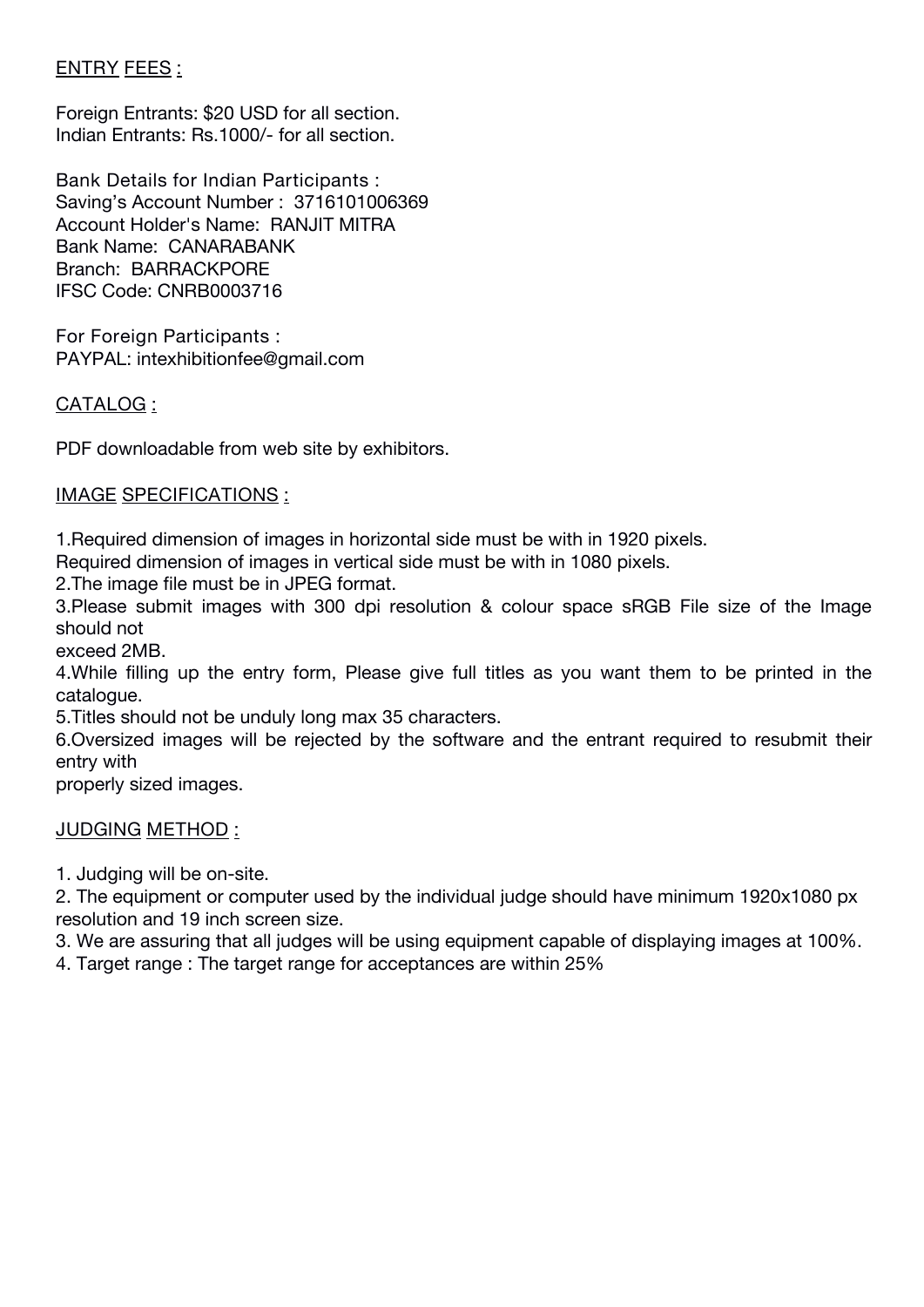#### **DEFINITIONS :**

**FIAP/FIP DEFINITION OF MONOCHROME :**

A Black and white work fitting from the very dark grey (black) to the very clear grey (white) is a monochrome Work with the various shades of grey. A black and white work toned entirely in a single colour will remain a Monochrome work able to stand in the black and white category; such a work can be reproduced in black and white in the catalogue of a salon under FIAP Patronage. On the other hand a black and white work modified by a partial toning or by the addition of one colour becomes a colour work (polychrome) to stand in the colour

category; such a works requires colour reproduction in the catalogue of a salon under FIAP Patronage.

#### **FIAP/FIP DEFINITION OF COLOUR PHOTOGRAPHY:**

Entries must originate as photographs (image captured of objects via light sensitivity) made by the entrant on photographic emulsion or acquired digitally. Pictures on any subject including creative or experimental images can be submitted.

Use of Computer generated graphics is totally restricted except in Creative thematic section. All element of the image must have been shot by the author. No part of the image should have been taken from Net or other person's image. Use of some filters available on net is permissible. Same images either colour or mono in two different section of the same Salon will result in disqualification for both the images.

#### **FIAP/FIP DEFINITION OF NATURE PHOTOGRAPHY:**

Nature Photography is restricted to the use of the photographic process to depict all branches of natural history, except anthropology\* and archaeology\*, in such a fashion that a well-informed person will be able to identify the subject material and certify its honest presentation. (Suggested\*: An example will be helpful to the New Jury).

The story telling value of a photograph must be weighed more than the pictorial quality while maintaining high technical quality.

1. Human elements must not be present, except where those human elements are integral parts of the nature story such as nature subjects, like barn owls or storks, adapted to an environment modified by humans, or where those human elements are in situations depicting natural forces, like hurricanes or tidal waves.

2. Scientific bands, scientific tags or radio collars on wild animals are permissible.

2. Photographs of human created hybrid plants, cultivated plants, feral animals, domestic animals, or mounted specimens are ineligible.

4. Techniques that add, relocate, replace or remove any element of the original image, except by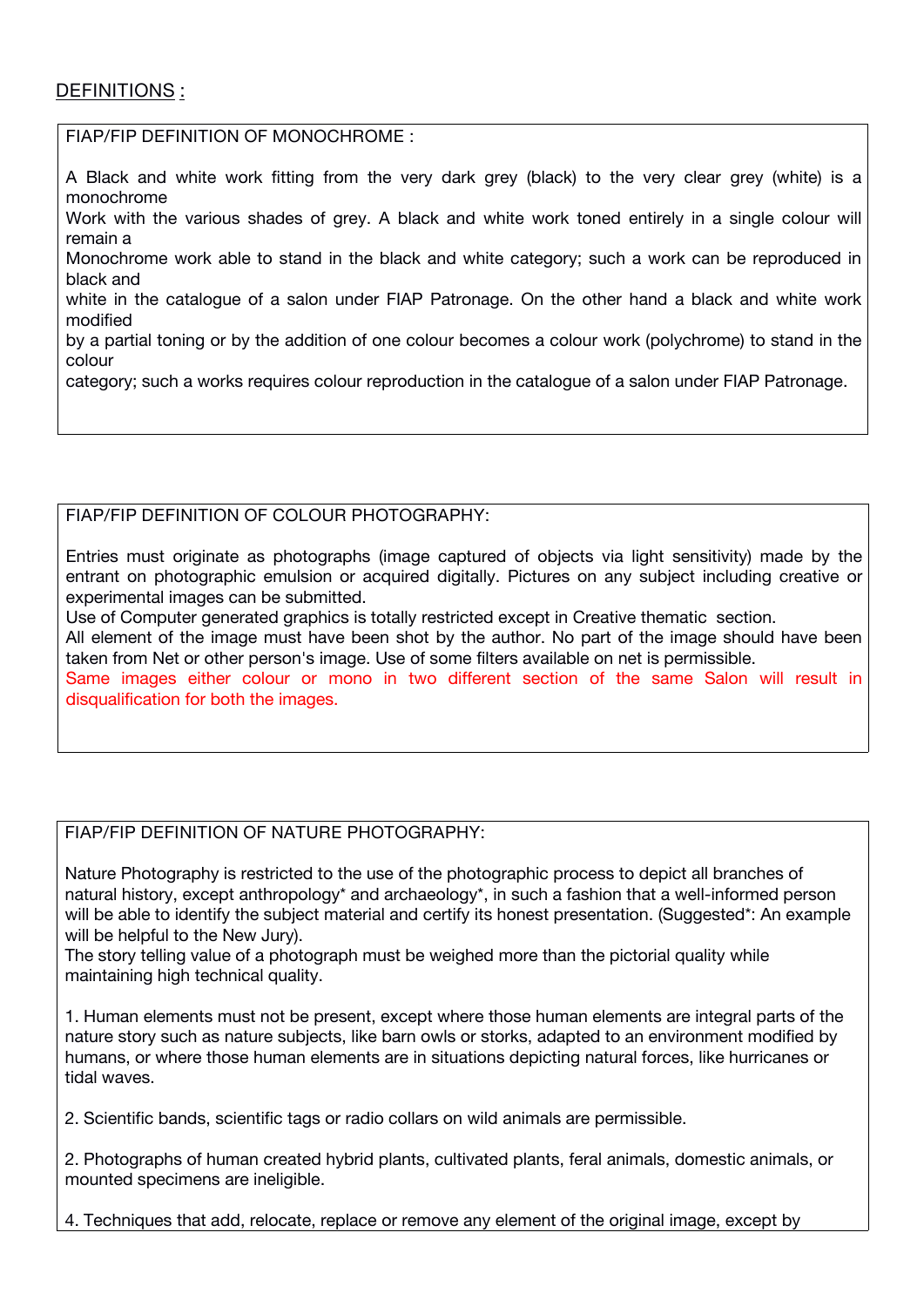cropping, are not permitted. Conversion to infrared, either by digital technique or by original technique is not allowed. Stitching of two or more image is not permitted.

5. Complete conversion to grey scale Monochrome is allowed but without partial or complete toning.

6. It is perfectly legal to remove dust, flares or digital noise. Minor global colour / tone correction is OK as long as it is not selective and the final image looks natural but not dramatic. Dodge and Burn tool is for you only but use it judiciously. Selective darkening of background is prohibited. Techniques like panning, slow shutter speed or

in-exposure zooming are part of your creativity. Use of filters like Polarizers and NDs are ok.

7. Drone Photography in the National Parks of India is illegal except with prior written permission from the concerned authorities.

8. Welfare of the subject is extremely important. Use of live bait is totally prohibited. Relocated nest is a big NO NO and jury members should not award Nest images. Images entered in Nature section meeting the Nature Photography Definition above can have landscapes, geologic formations, weather phenomena, and extant organisms as the primary subject matter. This includes images taken with subjects in controlled conditions,

such as zoos, game farms, botanical gardens, aquariums and any enclosure where the subjects are totally dependent on man for food.

#### **Wildlife**

Where exhibitions or competitions have a Wildlife Section or are giving a Wildlife Medal the following applies:

Images entered in Wildlife Sections meeting the Nature Photography Definition above are further defined as one ormore extant zoological or botanical organisms free and unrestrained in a natural or adopted habitat.

Landscapes, geologic formations, photographs of zoo or game farm animals or of any extant zoological or botanical species taken under controlled conditions are not eligible in Wildlife sections. Wildlife is not limited to mammals, birds and insects. Marine subjects and botanical subjects (including fungi and algae) taken in the wild are suitable wildlife subjects, as are carcasses of extant species.

#### **FIAP/FIP DEFINITION OF PHOTO TRAVEL :**

Photo Travel image must expresses the characteristic features or culture of a land as they are found naturally. There are no geographic limitations. Images from events or activities arranged specifically for photography, or of subjects directed or hired for photography are not appropriate. Close up pictures of people or objects must include features that provide information about the environment. Techniques that add, relocate, replace or remove any element of the original Image, except by cropping, are not permitted. The only allowable adjustment are removable of dust or digital noise, restoration of the appearance of the original scene, and complete conversion to grayscale monochrome. Other derivations, including infrared are not permitted. All allowed adjustments must appear natural.

1. A travel image depicts features of a culture, place or people as found naturally,anywhere in the world.

2. Images of individuals or group must show their environment or location.

3. The image should not be a SET UP image and it should not be a directed image.

4. It should not be from a PHOTO WORKSHOP where a troupe dances for the workshop organizer or HORSES are made to run in dust or water or an individual shows his acrobatics on payment of a fee.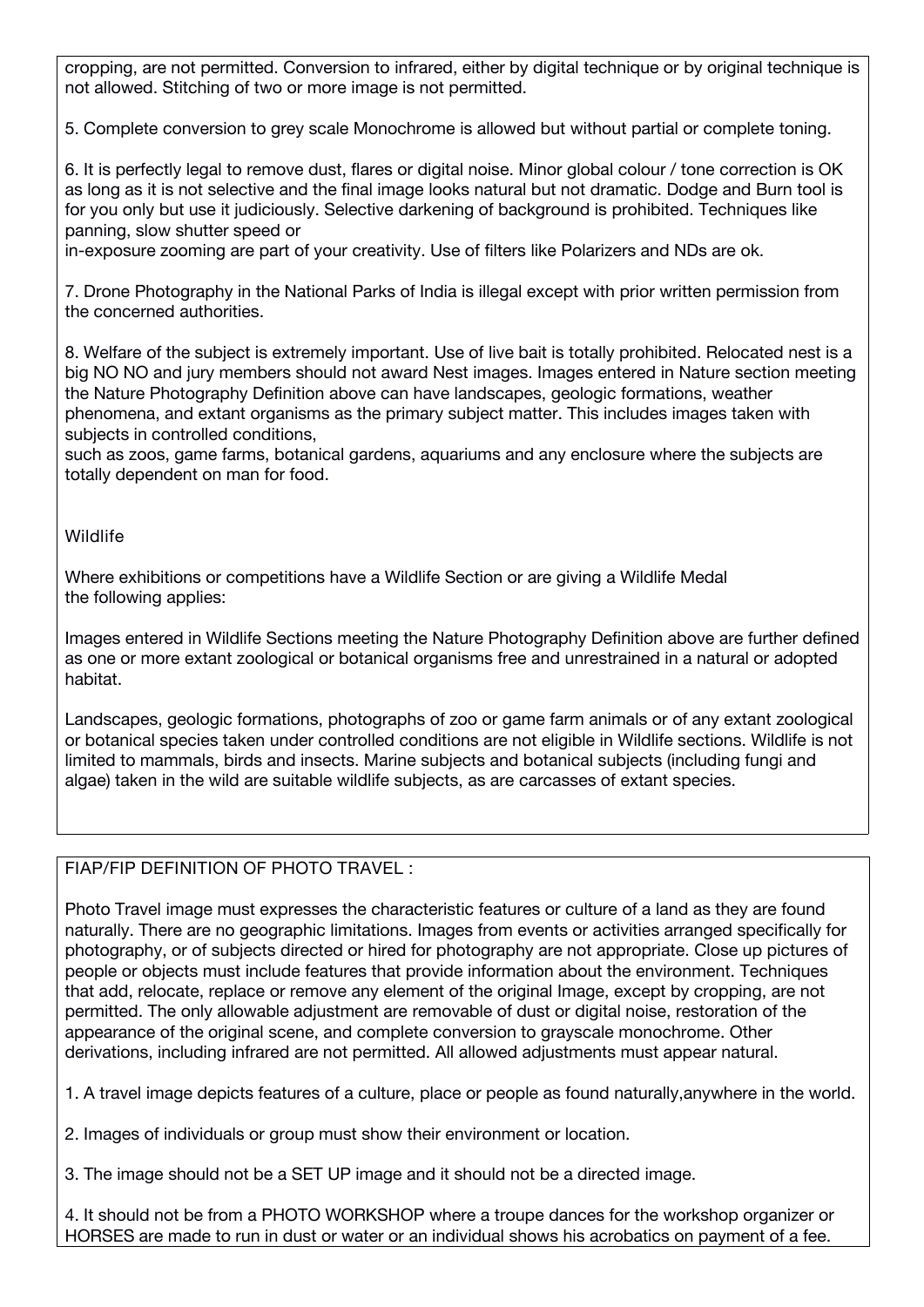5. Many monasteries have religious festivals with dances etc and it isperfectly legal to submit such images though you may have paid an entry fee. Same is true for ballet and other stage shows.

6. Images shot at fairs where the subject is obviously posing for you, with or without payment, is only good for pictorial section. On the otherhand a candid image is good for PT section.

7. Techniques that add, relocate, replace or remove any element of the original image, except by cropping, are not permitted. Conversion to infrared, either by digital technique or by original technique is not allowed. Stitching of two or more image is not permitted.

8. Complete conversion to grey scale Monochrome is allowed but without partial or complete toning.

9. It is perfectly legal to remove dust, flares or digital noise. Minor global colour / tone correction is OK as long as it is not selective and the final image looks natural but not dramatic. Dodge and Burn tool is for you only but use it judiciously. Correction of perspective is perfectly legal. Techniques like panning, slow shutter speed or inexposure

zooming are part of your creativity. Filters like Polarizers and NDs are ok but star effect or rainbow filters are illegal.

10. Drone photography is OK as long it is legally permissible in that part of the world. In India use of DJI Mavic Mini model of Drone is perfectly legal, except in areas where Drone Photography is prohibited by the authorities like National Parks etc.

11. Finally, be sensitive to the community or people whom you are shooting. Care for your subjects and care for your fellow photographers as well. If someone doesn't wish to be photographed, please respect the person's feelings and greet her or him with a sweet smile before parting ways.

**FIAP/FIP DEFINITION OF PHOTOJOURNALISM :**

1. Photojournalism entries should be images with informative content and emotional impact, reflecting the human presence in our world. The journalistic (story-telling) value of the image shall receive priority over pictorial quality. In the interest of credibility, images that misrepresent the truth, such as those from events or activities

specifically arranged for photography or of subjects directed or hired for photography, are not eligible.

2. Techniques that add, relocate, replace or remove any element of the original image, except by cropping, are not permitted. The only allowable modifications are removal of dust, scratches or digital noise, restoration of the existing appearance of the original scene, sharpening that is not obvious, and conversion to grey scale monochrome. Derivations, including infrared, are not eligible. All images must look natural.

#### **DATA PROTECTION :**

By entering this salon, you are explicitly consenting to the personal details you have supplied, including email addresses, being held, processed and used by the salon organizers for purposes associated with this salon. You also explicitly consent to such information being sent to organizations that have accorded official recognition, patronage or accreditation to this salon. You acknowledge and accept that entering this salon means that the status and results of your entry may be made public.

**BREACH OF CONDITIONS :**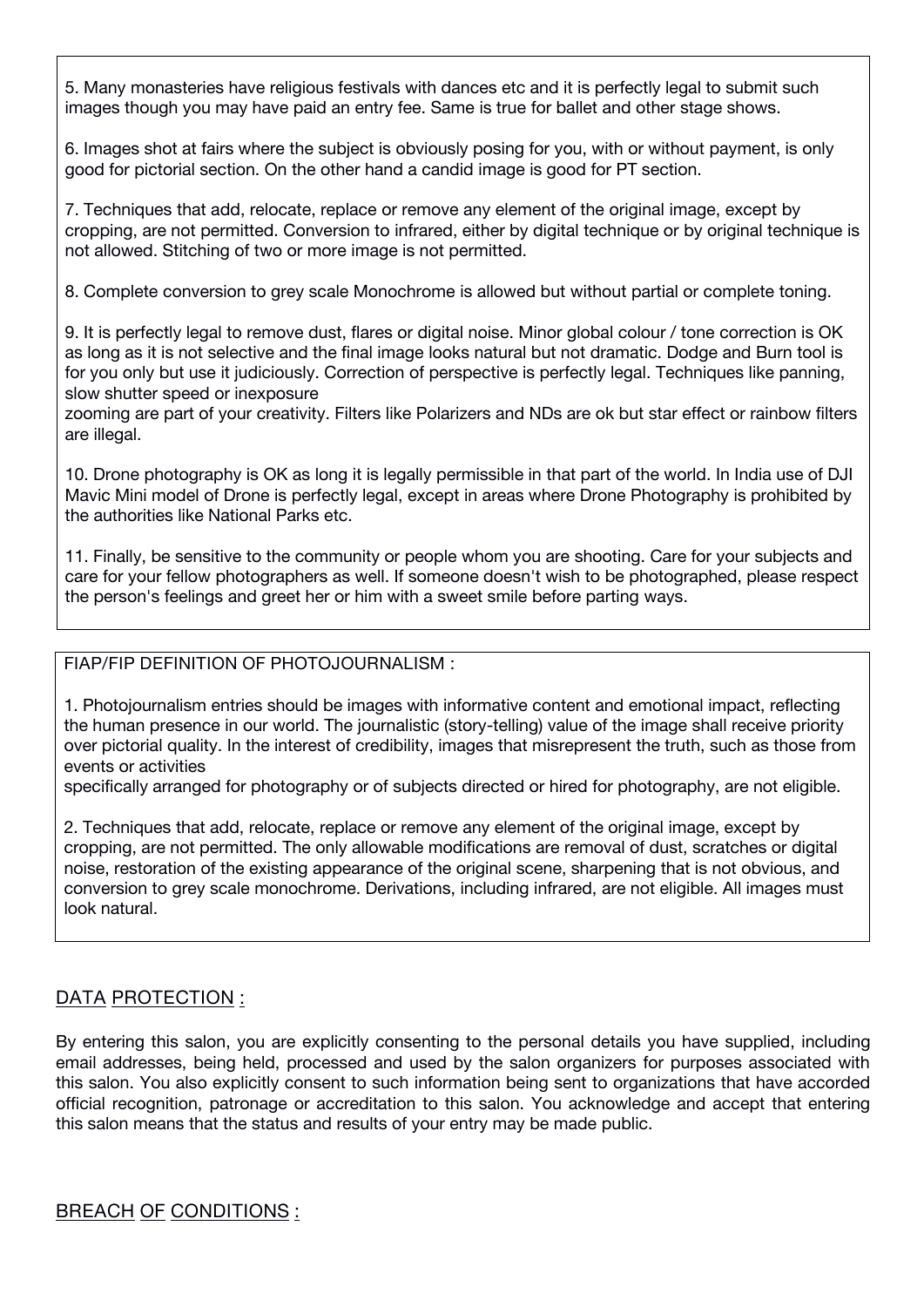If at any time, it is determined in the reasonable discretion of the salon organizer or the judges before, during, or

after the judging of this salon that an entrant has submitted entries where one or more images may fail to comply

with these Conditions of Entry, including the stated definitions, the salon organizer reserves the right to delete the

entry from the salon and void any or all acceptances or awards in connection with the salon. Fees may either be

forfeited or refunded in these circumstances. The entrant acknowledges that the decision of the salon organizer or

the judges is final.

In order to ensure that images comply with the Conditions of Entry and definitions, the salon organizer may carry

out reasonable measures to verify that:

- a) the images are the original work of the entrant and
- b) the images comply with the rules and definitions as set out in these Conditions of Entry.

These steps include, but are not limited to, questioning any entrant, requiring the submission of RAW files or

other digital files representing the original capture of the submitted image(s), confronting the entrant with evidence that one or more submitted images fails to comply with the Conditions of Entry (also known as Entry

Rules), and offering the entrant a reasonable opportunity to provide counter evidence to refute the salon organizer's evidence by a set deadline. Such entries that are not cleared or are still questionable after the entrant

has presented evidence may be considered in breach of these Conditions of Entry, and declined. Such entries may

be referred to FIP for further investigation of possible ethics violations.

FIP retains the right to investigate in any way all complaints/suspicions of breaches of entry conditions, impose

sanctions if deemed necessary, void the acceptances of any image found to violate the FIP rules, include the

entrant's name on the list of sanctions provided to salons, and share such investigations with FIAP. **Entrants** 

automatically agree to these terms by the act of entering this salon and agree to cooperate with any investigation.

#### **NOTICE :**

#### 1. Entries without entry fee will not be judged & will be deleted from the server after closing date.

2. If you do not send us an email with your transaction ID, we may not be able to track your payment due to lack of information from the bank. In that case, we will delete your entries from our server after the closing date since we will not be able to map your payment to your entry. In this situation, we will refund the amount you had paid earlier when you contact us with proof of payment.

3. When an entrant fills in the Entry Form to submit an entry the entrant will see a feature to affirm **he**

or she has read these Conditions of Entry when he or she fills out the entry form. If the entrant does **not so affirm the entry will not be submitted.**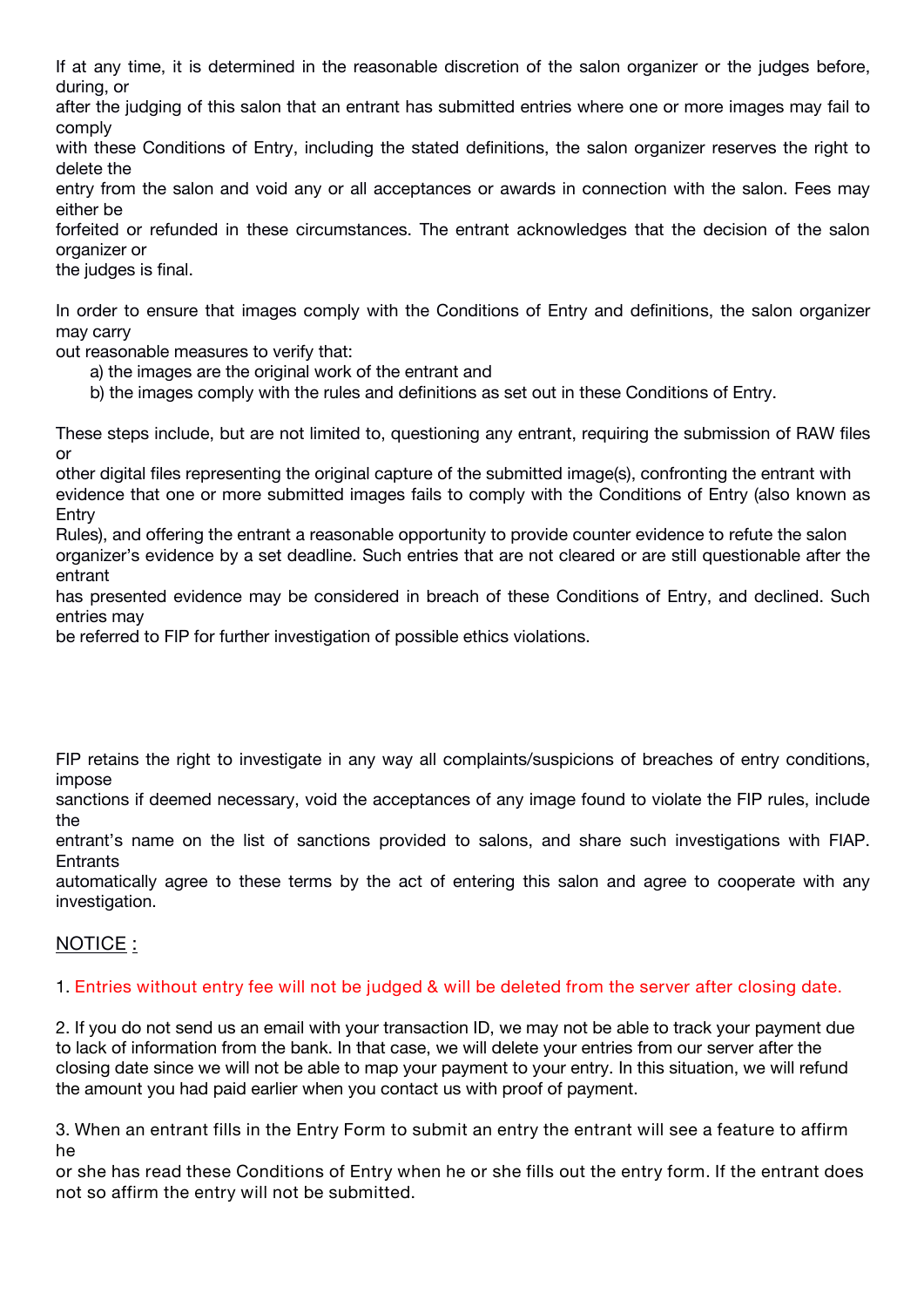